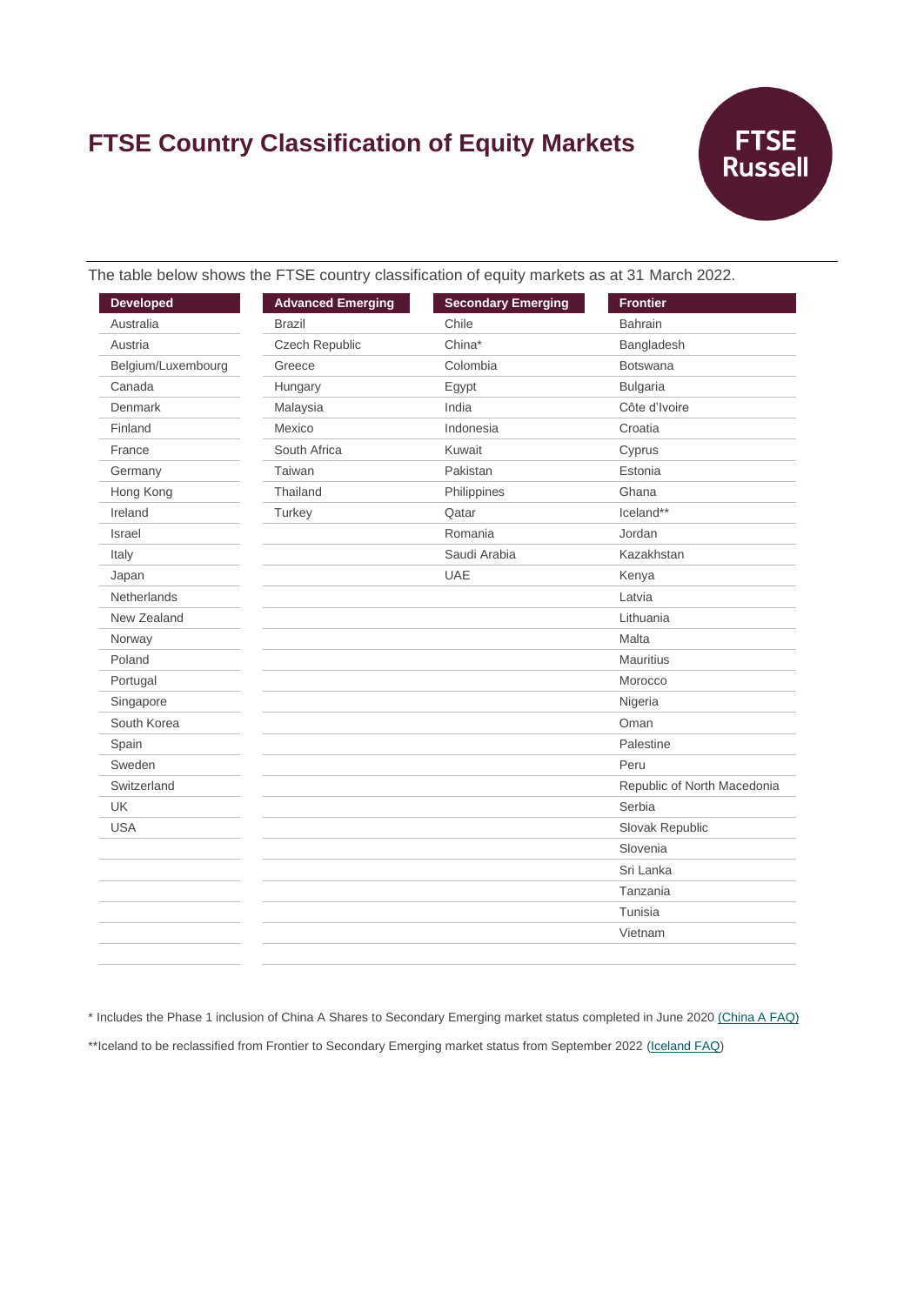## **Matrix of markets**

(Source: FTSE Russell as at 31 March 2022. Past performance is no guarantee of future results. Please see disclaimer for important legal information).

|                    |                  |           |           |                   |           | <b>SEGMENTS</b>    |            |                |                  |                 |                  |                    | <b>AMERICAS</b>         | <b>ASIA PACIFIC</b>     |                        |                    |                |                   |                                  |                        |                                 |                               |                               | <b>EUROPE</b>          |                                          |                                                  |                                                 |                                                 |                 |                        |                       |                 |                       |                        |                        |                        | <b>MEA</b>                         |                  |                         |                        |                              |                                       |                          |                  |                 |                           |                                  |                    |
|--------------------|------------------|-----------|-----------|-------------------|-----------|--------------------|------------|----------------|------------------|-----------------|------------------|--------------------|-------------------------|-------------------------|------------------------|--------------------|----------------|-------------------|----------------------------------|------------------------|---------------------------------|-------------------------------|-------------------------------|------------------------|------------------------------------------|--------------------------------------------------|-------------------------------------------------|-------------------------------------------------|-----------------|------------------------|-----------------------|-----------------|-----------------------|------------------------|------------------------|------------------------|------------------------------------|------------------|-------------------------|------------------------|------------------------------|---------------------------------------|--------------------------|------------------|-----------------|---------------------------|----------------------------------|--------------------|
|                    |                  |           |           |                   |           |                    |            |                |                  |                 |                  |                    |                         |                         |                        |                    |                |                   |                                  |                        |                                 |                               |                               |                        |                                          |                                                  |                                                 |                                                 |                 |                        |                       |                 |                       |                        |                        |                        |                                    |                  |                         |                        |                              |                                       |                          |                  |                 |                           |                                  |                    |
|                    |                  |           |           |                   |           |                    |            |                |                  |                 |                  |                    |                         |                         |                        |                    |                |                   |                                  |                        |                                 |                               |                               |                        |                                          | All-World Asia Pacific ex Japan, Australia & New | All-World Asia ex Japan, Hong Kong, Australia & |                                                 |                 |                        |                       |                 |                       |                        |                        |                        |                                    |                  |                         |                        |                              |                                       |                          |                  |                 |                           |                                  |                    |
|                    |                  |           |           |                   |           |                    |            |                |                  |                 |                  |                    |                         |                         |                        |                    |                |                   |                                  |                        |                                 |                               |                               |                        |                                          |                                                  |                                                 | All-World Asia Pacific ex Japan, Australia, New |                 |                        |                       |                 |                       |                        |                        |                        |                                    |                  |                         |                        |                              |                                       |                          |                  |                 |                           |                                  |                    |
|                    |                  |           |           |                   |           |                    |            |                |                  |                 |                  |                    |                         |                         |                        |                    |                |                   |                                  |                        |                                 |                               |                               |                        | All-World Asia Pacific ex Japan, India & |                                                  |                                                 |                                                 |                 |                        |                       |                 |                       |                        |                        |                        |                                    |                  |                         |                        |                              |                                       |                          |                  |                 |                           |                                  |                    |
|                    |                  |           |           |                   |           |                    |            |                |                  |                 |                  |                    |                         |                         |                        |                    |                |                   |                                  |                        |                                 |                               |                               |                        |                                          |                                                  |                                                 |                                                 |                 |                        |                       |                 |                       |                        |                        |                        |                                    |                  |                         |                        |                              |                                       |                          |                  |                 |                           |                                  |                    |
|                    |                  |           |           |                   |           |                    |            |                |                  |                 |                  |                    |                         |                         |                        |                    |                |                   | Developed ex Japan (FTSE Kaigai) |                        | Developed Asia Pacific ex Japan | Developed Europe Asia Pacific |                               |                        | All-World Asia Pacific ex Japan          |                                                  |                                                 |                                                 |                 |                        |                       |                 |                       |                        |                        |                        | Developed Europe ex Eurozone ex UK |                  |                         |                        |                              | All-World Europe ex Eurozone ex UK    |                          |                  |                 |                           | All-World Middle East and Africa |                    |
|                    |                  |           |           |                   |           |                    |            |                |                  |                 |                  |                    |                         |                         |                        |                    |                |                   |                                  |                        |                                 |                               | All-World Europe-Asia Pacific |                        |                                          |                                                  |                                                 |                                                 |                 |                        |                       |                 |                       |                        |                        |                        |                                    |                  |                         |                        | All-World Europe ex Eurozone |                                       |                          |                  |                 |                           |                                  |                    |
|                    |                  |           |           |                   |           |                    |            |                |                  |                 |                  |                    | All-World North America | All-World Latin America | Emerging Latin America |                    |                |                   |                                  | Developed Asia Pacific |                                 |                               |                               |                        |                                          |                                                  |                                                 |                                                 |                 |                        |                       |                 |                       | Developed ex Eurozone  |                        | Developed Europe ex UK |                                    |                  |                         | All-World Europe ex UK |                              |                                       | All-World Eastern Europe |                  |                 | All-World ex South Africa |                                  |                    |
|                    |                  |           |           | Advanced Emerging |           | Secondary Emerging |            |                |                  |                 | Developed ex USA | All-World Americas |                         |                         |                        | All-World ex Japan |                |                   |                                  |                        |                                 |                               |                               | All-World Asia Pacific |                                          |                                                  |                                                 |                                                 |                 | All-World Grater China | Emerging Asia Pacific |                 | All-World ex Eurozone |                        | Developed Europe       |                        |                                    |                  | All-World Eurozone      |                        |                              |                                       |                          |                  |                 |                           |                                  |                    |
|                    |                  |           |           |                   |           |                    |            |                |                  |                 |                  |                    |                         |                         |                        |                    |                |                   |                                  |                        |                                 |                               |                               |                        |                                          |                                                  |                                                 |                                                 |                 |                        |                       |                 |                       |                        |                        |                        |                                    |                  |                         |                        |                              |                                       |                          |                  |                 |                           |                                  |                    |
|                    |                  |           |           |                   |           |                    |            |                |                  |                 |                  |                    |                         |                         |                        |                    |                |                   |                                  |                        |                                 |                               |                               |                        |                                          |                                                  |                                                 |                                                 |                 |                        |                       |                 |                       |                        |                        |                        |                                    |                  |                         |                        |                              |                                       |                          |                  |                 |                           |                                  |                    |
|                    | All-World        | World     | Developed |                   | Emerging  |                    | EMEA       | All-World BRIC | All-World ex USA | All-World ex NA |                  | Developed ex NA    |                         |                         |                        |                    | World ex Japan | All-World ex Asia |                                  |                        |                                 |                               |                               |                        |                                          |                                                  |                                                 |                                                 | All-World Asean |                        |                       | All-World ex UK |                       |                        | Developed ex UK        |                        |                                    | All-World Europe |                         |                        |                              |                                       |                          | All-World Nordic | Emerging Europe |                           |                                  |                    |
|                    |                  |           |           |                   |           |                    |            |                |                  |                 |                  |                    |                         |                         |                        |                    |                |                   |                                  |                        |                                 |                               |                               |                        |                                          |                                                  |                                                 |                                                 |                 |                        |                       |                 |                       |                        |                        |                        |                                    |                  |                         |                        |                              |                                       |                          |                  |                 |                           |                                  |                    |
| Australia          | $\bullet$        | $\bullet$ | $\bullet$ |                   |           |                    |            |                | $\bullet$        | $\bullet$       | $\bullet$        | $\bullet$          |                         |                         |                        |                    |                |                   |                                  |                        |                                 |                               |                               |                        |                                          |                                                  |                                                 |                                                 |                 |                        |                       | $\bullet$       | $\bullet$             | $\bullet$              | $\bullet$              |                        |                                    |                  |                         |                        |                              |                                       |                          |                  |                 | $\bullet$                 |                                  | Australia          |
| Austria            | $\bullet$        |           |           |                   |           |                    | $\bullet$  |                | $\bullet$        | $\bullet$       | $\bullet$        | $\bullet$          |                         |                         |                        |                    |                |                   |                                  |                        |                                 | $\bullet$                     |                               |                        |                                          |                                                  |                                                 |                                                 |                 |                        |                       | $\bullet$       |                       |                        | $\bullet$<br>$\bullet$ | $\bullet$              |                                    |                  | $\bullet\bullet\bullet$ |                        |                              |                                       |                          |                  |                 | $\bullet$                 |                                  | Austria            |
|                    |                  |           |           |                   |           |                    |            |                |                  |                 |                  |                    |                         |                         |                        |                    |                |                   |                                  |                        |                                 |                               |                               |                        |                                          |                                                  |                                                 |                                                 |                 |                        |                       |                 |                       |                        |                        |                        |                                    |                  |                         |                        |                              |                                       |                          |                  |                 |                           |                                  |                    |
| Belgium/Luxembourg | $\bullet$        |           |           |                   |           |                    | ¢          |                | $\bullet$        | $\bullet$       | $\bullet$        | $\bullet$          |                         |                         |                        |                    |                |                   |                                  |                        |                                 | $\bullet$<br>$\epsilon$       |                               |                        |                                          |                                                  |                                                 |                                                 |                 |                        |                       | ٠               |                       |                        | $\bullet$<br>$\bullet$ | $\bullet$              |                                    | $\bullet$        | $\bullet$               | $\bullet$              |                              |                                       |                          |                  |                 | $\bullet$                 |                                  | Belgium/Luxembourg |
| Brazil             | $\bullet$        |           |           | $\bullet$         | $\bullet$ |                    |            | $\bullet$      | $\bullet$        | $\bullet$       |                  | $\bullet$          |                         | $\bullet$               | $\bullet$              | $\bullet$          |                |                   |                                  |                        |                                 |                               |                               |                        |                                          |                                                  |                                                 |                                                 |                 |                        |                       | $\bullet$       | $\bullet$             |                        |                        |                        |                                    |                  |                         |                        |                              |                                       |                          |                  |                 | $\bullet$                 |                                  | Brazil             |
| Canada             | $\bullet$        | $\bullet$ | $\bullet$ |                   |           |                    |            |                | $\bullet$        |                 | $\bullet$        | $\bullet$          | ٠                       |                         |                        | $\bullet$          |                | $\bullet$         | $\bullet$                        |                        |                                 |                               |                               |                        |                                          |                                                  |                                                 |                                                 |                 |                        |                       | $\bullet$       | $\bullet$             | $\bullet$<br>$\bullet$ |                        |                        |                                    |                  |                         |                        |                              |                                       |                          |                  |                 | $\bullet$                 |                                  | Canada             |
| Chile              | $\bullet$        |           |           |                   | $\bullet$ | $\bullet$          |            |                | $\bullet$        | $\bullet$       |                  | $\bullet$          |                         | ٠                       | $\bullet$              | $\bullet$          |                | $\bullet$         |                                  |                        |                                 |                               |                               |                        |                                          |                                                  |                                                 |                                                 |                 |                        |                       | ٠               | $\bullet$             |                        |                        |                        |                                    |                  |                         |                        |                              |                                       |                          |                  |                 | $\bullet$                 |                                  | Chile              |
| China              | $\bullet$        |           |           |                   | $\bullet$ | $\bullet$          |            | $\bullet$      | $\bullet$        | $\bullet$       |                  |                    |                         |                         |                        | $\bullet$          |                |                   |                                  |                        |                                 |                               | $\bullet$                     | $\bullet$              | $\bullet$<br>$\bullet$                   | $\bullet$                                        | $\bullet$                                       | $\bullet$                                       |                 | $\bullet$              | $\bullet$             | $\bullet$       | $\bullet$             |                        |                        |                        |                                    |                  |                         |                        |                              |                                       |                          |                  |                 | $\bullet$                 |                                  | China              |
| Colombia           | $\bullet$        |           |           |                   | $\bullet$ |                    |            |                | ٠                | $\bullet$       |                  | $\bullet$          |                         | ٠                       | $\bullet$              | $\bullet$          |                | $\bullet$         |                                  |                        |                                 |                               |                               |                        |                                          |                                                  |                                                 |                                                 |                 |                        |                       | $\bullet$       | $\bullet$             |                        |                        |                        |                                    |                  |                         |                        |                              |                                       |                          |                  |                 | $\bullet$                 |                                  | Colombia           |
| Czech Republic     | $\bullet$        | $\bullet$ |           |                   |           |                    | ¢          |                | $\bullet$        | $\bullet$       |                  |                    |                         |                         |                        |                    |                |                   |                                  |                        |                                 |                               | $\bullet$                     |                        |                                          |                                                  |                                                 |                                                 |                 |                        |                       | $\bullet$       | $\bullet$             |                        |                        |                        |                                    | $\bullet$        |                         | $\bullet$              | $\bullet$                    | $\bullet$                             | $\bullet$                |                  | $\bullet$       | $\bullet$                 |                                  | Czech Republic     |
| Denmark            | $\bullet$        | $\bullet$ |           |                   |           |                    | $\bullet$  |                | $\bullet$        | $\bullet$       | $\bullet$        | $\bullet$          |                         |                         |                        |                    |                |                   |                                  |                        |                                 | $\bullet$<br>$\bullet$        |                               |                        |                                          |                                                  |                                                 |                                                 |                 |                        |                       | ٠               | $\bullet$             | $\bullet$              | $\bullet$<br>$\bullet$ | $\bullet$              | $\bullet$                          | $\bullet$        |                         | $\bullet$              | $\bullet$                    | $\bullet$                             |                          | $\bullet$        |                 | $\bullet$                 |                                  | Denmark            |
|                    |                  |           |           |                   |           | $\bullet$          |            |                |                  |                 |                  |                    |                         |                         |                        | $\epsilon$         |                | ō                 |                                  |                        |                                 |                               |                               |                        |                                          |                                                  |                                                 |                                                 |                 |                        |                       |                 | $\bullet$             |                        |                        |                        |                                    |                  |                         |                        |                              |                                       |                          |                  |                 |                           | $\bullet$                        |                    |
| Egypt              | $\bullet$        |           |           |                   | $\bullet$ |                    | $\bullet$  |                | $\bullet$        | $\bullet$       |                  |                    |                         |                         |                        |                    |                |                   |                                  |                        |                                 |                               |                               |                        |                                          |                                                  |                                                 |                                                 |                 |                        |                       | $\bullet$       |                       |                        |                        |                        |                                    |                  |                         |                        |                              |                                       |                          |                  |                 | $\bullet$                 |                                  | Egypt              |
| Finland            | $\bullet$        | $\bullet$ | $\bullet$ |                   |           |                    | $\bullet$  |                | $\bullet$        | $\bullet$       | $\bullet$        | $\bullet$          |                         |                         |                        |                    |                |                   | $\bullet$                        |                        |                                 | $\bullet$<br>$\bullet$        |                               |                        |                                          |                                                  |                                                 |                                                 |                 |                        |                       | $\bullet$       |                       |                        | $\bullet$<br>$\bullet$ | $\bullet$              |                                    | $\bullet$        | $\bullet$               | $\bullet$              |                              |                                       |                          | $\bullet$        |                 | $\bullet$                 |                                  | Finland            |
| France             | $\bullet$        | $\bullet$ | $\bullet$ |                   |           |                    | $\bullet$  |                | $\bullet$        | $\bullet$       | $\bullet$        | $\bullet$          |                         |                         |                        |                    |                |                   |                                  |                        |                                 | $\bullet$<br>$\epsilon$       |                               |                        |                                          |                                                  |                                                 |                                                 |                 |                        |                       | ٠               |                       |                        | $\bullet$<br>٠         | $\bullet$              |                                    | $\bullet$        | $\bullet$               | $\bullet$              |                              |                                       |                          |                  |                 | $\bullet$                 |                                  | France             |
| Germany            | $\bullet$        | $\bullet$ | $\bullet$ |                   |           |                    | $\bullet$  |                | $\bullet$        | $\bullet$       | $\bullet$        | $\bullet$          |                         |                         |                        |                    |                |                   | $\epsilon$                       |                        |                                 | $\bullet$<br>$\bullet$        |                               |                        |                                          |                                                  |                                                 |                                                 |                 |                        |                       | ٠               |                       |                        | $\bullet$<br>$\bullet$ | $\bullet$              |                                    | $\bullet$        | $\bullet$               | $\bullet$              |                              |                                       |                          |                  |                 | $\bullet$                 |                                  | Germany            |
| Greece             | $\bullet$        |           |           | $\bullet$         | $\bullet$ |                    | $\bullet$  |                | ٠                | $\bullet$       |                  |                    |                         |                         |                        |                    | $\epsilon$     |                   |                                  |                        |                                 |                               | $\bullet$                     |                        |                                          |                                                  |                                                 |                                                 |                 |                        |                       | $\bullet$       |                       |                        |                        |                        |                                    | $\bullet$        | $\bullet$               | $\bullet$              |                              |                                       |                          |                  | ٠               | $\bullet$                 |                                  | Greece             |
| Hong Kong          | $\bullet$        | $\bullet$ |           |                   |           |                    |            |                | $\bullet$        | $\bullet$       | $\bullet$        | $\bullet$          |                         |                         |                        | $\bullet$          |                |                   | $\bullet$                        | $\bullet$              | $\bullet$                       | $\bullet$                     | $\bullet$                     | $\bullet$              | $\bullet$<br>$\bullet$                   | $\bullet$                                        |                                                 | $\bullet$                                       |                 | $\bullet$              |                       | $\bullet$       | $\bullet$             | $\bullet$<br>$\bullet$ |                        |                        |                                    |                  |                         |                        |                              |                                       |                          |                  |                 | $\bullet$                 |                                  | Hong Kong          |
| Hungary            | $\bullet$        | $\bullet$ |           | $\bullet$         |           |                    | $\bullet$  |                | $\bullet$        | $\bullet$       |                  |                    |                         |                         |                        | $\bullet$          |                |                   |                                  |                        |                                 |                               | $\bullet$                     |                        |                                          |                                                  |                                                 |                                                 |                 |                        |                       | ٠               | $\bullet$             |                        |                        |                        |                                    | $\bullet$        |                         | $\bullet$              | $\bullet$                    | $\bullet$                             | $\bullet$                |                  | $\bullet$       | $\bullet$                 |                                  | Hungary            |
| Iceland***         | $\bullet$        |           |           |                   | $\bullet$ |                    | $\bullet$  | $\bullet$      | $\bullet$        | $\bullet$       |                  |                    |                         |                         |                        |                    |                | $\bullet$         |                                  |                        |                                 |                               | $\bullet$                     |                        |                                          |                                                  |                                                 |                                                 |                 |                        |                       | $\bullet$       | $\bullet$             |                        |                        |                        |                                    | $\bullet$        |                         | $\bullet$              | $\bullet$                    | $\bullet$                             | $\bullet$                |                  | $\bullet$       | $\bullet$                 |                                  | Iceland***         |
| India              | $\bullet$        |           |           |                   | $\bullet$ |                    |            | $\bullet$      | $\bullet$        | $\bullet$       |                  |                    |                         |                         |                        | $\bullet$          |                |                   |                                  |                        |                                 |                               | $\bullet$                     |                        | $\bullet$                                | $\bullet$                                        | $\bullet$                                       |                                                 |                 |                        | $\bullet$             | $\bullet$       | $\bullet$             |                        |                        |                        |                                    |                  |                         |                        |                              |                                       |                          |                  |                 | $\bullet$                 |                                  | India              |
| Indonesia          | $\bullet$        |           |           |                   | $\bullet$ | $\bullet$          |            |                | $\bullet$        | $\bullet$       |                  |                    |                         |                         |                        | $\bullet$          |                |                   |                                  |                        |                                 |                               | $\bullet$                     |                        |                                          |                                                  |                                                 | $\bullet$                                       |                 |                        | $\bullet$             | $\bullet$       | $\bullet$             |                        |                        |                        |                                    |                  |                         |                        |                              |                                       |                          |                  |                 | $\bullet$                 |                                  | Indonesia          |
| Ireland            | $\bullet$        | $\bullet$ | $\bullet$ |                   |           |                    | $\bullet$  |                | $\bullet$        | $\bullet$       | $\bullet$        | $\bullet$          |                         |                         |                        |                    |                |                   |                                  |                        |                                 | $\bullet$<br>$\epsilon$       |                               |                        |                                          |                                                  |                                                 |                                                 |                 |                        |                       | ۰               |                       |                        | $\bullet$<br>$\bullet$ | $\bullet$              |                                    |                  | $\bullet\bullet\bullet$ |                        |                              |                                       |                          |                  |                 | $\bullet$                 |                                  | Ireland            |
| Israel             | $\bullet$        | $\bullet$ | $\bullet$ |                   |           |                    | $\bullet$  |                | $\bullet$        | $\bullet$       | $\bullet$        | $\bullet$          |                         |                         |                        |                    |                |                   | $\epsilon$                       |                        |                                 |                               |                               |                        |                                          |                                                  |                                                 |                                                 |                 |                        |                       | $\bullet$       | $\bullet$             | $\bullet$              | $\bullet$              |                        |                                    |                  |                         |                        |                              |                                       |                          |                  |                 | $\bullet$                 | $\epsilon$                       | Israel             |
| Italy              | $\bullet$        | $\bullet$ | $\bullet$ |                   |           |                    | $\bullet$  |                | $\bullet$        | $\bullet$       | $\bullet$        | $\bullet$          |                         |                         |                        | $\bullet$          |                |                   | $\epsilon$                       |                        |                                 | $\bullet$<br>$\bullet$        |                               |                        |                                          |                                                  |                                                 |                                                 |                 |                        |                       | $\bullet$       |                       |                        | $\bullet$<br>$\bullet$ | $\bullet$              |                                    |                  | $\bullet\bullet\bullet$ |                        |                              |                                       |                          |                  |                 | $\bullet$                 |                                  | Italy              |
| Japan              | $\bullet$        | $\bullet$ | $\bullet$ |                   |           |                    |            |                |                  | $\bullet$       |                  | $\bullet$          |                         |                         |                        |                    |                |                   |                                  | $\bullet$              |                                 | $\bullet$                     | $\bullet$                     |                        |                                          |                                                  |                                                 |                                                 |                 |                        |                       | ٠               |                       | $\bullet$              | $\bullet$              |                        |                                    |                  |                         |                        |                              |                                       |                          |                  |                 | $\bullet$                 |                                  |                    |
|                    |                  |           |           |                   |           |                    |            |                | $\bullet$        |                 | $\bullet$        |                    |                         |                         |                        |                    |                |                   |                                  |                        |                                 |                               |                               |                        |                                          |                                                  |                                                 |                                                 |                 |                        |                       |                 | $\bullet$             |                        |                        |                        |                                    |                  |                         |                        |                              |                                       |                          |                  |                 |                           |                                  | Japan              |
| Kuwait             | $\bullet$        |           |           |                   | $\bullet$ | $\bullet$          | $\bullet$  |                | $\bullet$        | $\bullet$       |                  |                    |                         |                         |                        | $\bullet$          |                | $\bullet$         |                                  |                        |                                 |                               |                               |                        |                                          |                                                  |                                                 |                                                 |                 |                        |                       | ٠               | $\bullet$             |                        |                        |                        |                                    |                  |                         |                        |                              |                                       |                          |                  |                 | $\bullet$                 |                                  | Kuwait             |
| Korea              | $\bullet$        | $\bullet$ | $\bullet$ |                   |           |                    |            |                | $\bullet$        | $\bullet$       | $\bullet$        | $\bullet$          |                         |                         |                        | $\bullet$          |                |                   | $\bullet$                        | $\bullet$              | $\bullet$                       | $\bullet$                     |                               |                        |                                          |                                                  |                                                 |                                                 |                 |                        |                       | $\bullet$       | $\bullet$             | $\bullet$              | $\bullet$              |                        |                                    |                  |                         |                        |                              |                                       |                          |                  |                 | $\bullet$                 |                                  | Korea              |
| Malaysia           | $\bullet$        | $\bullet$ |           | $\bullet$         | ۱e        |                    |            |                | $\bullet$        | $\bullet$       |                  |                    |                         |                         |                        | $\bullet$          | $\bullet$      |                   |                                  |                        |                                 |                               | $\bullet$                     |                        |                                          |                                                  |                                                 | $\bullet$                                       |                 |                        | $\bullet$             | $\bullet$       | $\bullet$             |                        |                        |                        |                                    |                  |                         |                        |                              |                                       |                          |                  |                 | $\bullet$                 |                                  | Malaysia           |
| Mexico             | $\bullet$        | $\bullet$ |           | $\bullet\bullet$  |           |                    |            |                | $\bullet$        | $\bullet$       |                  | $\bullet$          |                         | ٠                       | $\bullet$              |                    | $\bullet$      |                   |                                  |                        |                                 |                               |                               |                        |                                          |                                                  |                                                 |                                                 |                 |                        |                       | ٠               | $\bullet$             |                        |                        |                        |                                    |                  |                         |                        |                              |                                       |                          |                  |                 | $\bullet$                 |                                  | Mexico             |
| Netherlands        | $\bullet$        | $\bullet$ | $\bullet$ |                   |           |                    | $\bullet$  |                | ٠                | $\bullet$       | $\bullet$        | $\bullet$          |                         |                         |                        |                    |                |                   |                                  |                        |                                 | $\bullet$<br>$\bullet$        |                               |                        |                                          |                                                  |                                                 |                                                 |                 |                        |                       | $\bullet$       |                       |                        | $\bullet$<br>$\bullet$ | $\bullet$              |                                    |                  | $\bullet\bullet\bullet$ |                        |                              |                                       |                          |                  |                 | $\bullet$                 |                                  | Netherlands        |
| New Zealand        | $\bullet\bullet$ |           | $\bullet$ |                   |           |                    |            |                | $\bullet$        | $\bullet$       | $\bullet$        | $\bullet$          |                         |                         |                        |                    |                |                   |                                  | $\bullet$              | $\bullet$                       | $\bullet$                     | $\bullet$                     | $\bullet$              | $\bullet$<br>$\bullet$                   |                                                  |                                                 |                                                 |                 |                        |                       | $\bullet$       | $\bullet$             | $\bullet$              | $\bullet$              |                        |                                    |                  |                         |                        |                              |                                       |                          |                  |                 | $\bullet$                 |                                  | New Zealand        |
| Norway             |                  |           |           |                   |           |                    |            |                |                  |                 |                  |                    |                         |                         |                        |                    |                |                   |                                  |                        |                                 |                               |                               |                        |                                          |                                                  |                                                 |                                                 |                 |                        |                       |                 |                       |                        | ٠                      |                        |                                    |                  |                         |                        |                              |                                       |                          |                  |                 |                           |                                  | Norway             |
| Pakistan           | $\bullet$        |           |           |                   | $\bullet$ | $\bullet$          |            |                | $\bullet$        | $\bullet$       |                  |                    |                         |                         |                        | $\bullet$          |                |                   |                                  |                        |                                 |                               | $\bullet$                     | $\bullet$<br>$\bullet$ |                                          | $\bullet$                                        |                                                 |                                                 |                 |                        | $\bullet$             | $\bullet$       | $\bullet$             |                        |                        |                        |                                    |                  |                         |                        |                              |                                       |                          |                  |                 | $\bullet$                 |                                  | Pakistan           |
| Philippines        | $\bullet$        |           |           |                   | $\bullet$ | $\bullet$          |            |                | $\bullet$        | $\bullet$       |                  |                    |                         |                         |                        | $\bullet$          |                |                   |                                  |                        |                                 |                               | $\bullet$                     |                        | $\bullet$<br>$\bullet$                   | $\bullet$                                        | $\bullet$                                       | $\bullet$                                       | $\bullet$       |                        | $\bullet$             | $\bullet$       | $\bullet$             |                        |                        |                        |                                    |                  |                         |                        |                              |                                       |                          |                  |                 | $\bullet$                 |                                  | Philippines        |
| Poland             | $\bullet\bullet$ |           | $\bullet$ |                   |           |                    | $\bullet$  |                | $\bullet$        | $\bullet$       | $\bullet$        | $\bullet$          |                         |                         |                        | $\bullet$          | $\bullet$      | $\bullet$         | $\bullet$                        |                        |                                 | $\bullet$<br>$\epsilon$       |                               |                        |                                          |                                                  |                                                 |                                                 |                 |                        |                       | $\bullet$       | $\bullet$             | $\bullet$              | $\bullet$<br>$\bullet$ | $\bullet$              | $\bullet$                          | $\bullet$        |                         | $\bullet$              | $\bullet$                    | ٠                                     |                          |                  |                 | $\bullet$                 |                                  | Poland             |
| Portugal           | $\bullet$        | $\bullet$ | $\bullet$ |                   |           |                    | $\bullet$  |                | $\bullet$        | $\bullet$       | $\bullet$        | $\bullet$          |                         |                         |                        | $\bullet$          |                | $\bullet$         | $\bullet$                        |                        |                                 | $\bullet\,\vert\,\bullet$     |                               |                        |                                          |                                                  |                                                 |                                                 |                 |                        |                       | ٠               |                       |                        | $\bullet$<br>$\bullet$ | $\bullet$              |                                    | $\bullet$        | $\bullet$               | $\bullet$              |                              |                                       |                          |                  |                 | $\bullet$                 |                                  | Portugal           |
| Qatar              | $\bullet$        |           |           |                   | $\bullet$ | $\bullet$          | $\bullet$  |                | $\bullet$        | $\bullet$       |                  |                    |                         |                         |                        | $\bullet$          |                | $\bullet$         |                                  |                        |                                 |                               |                               |                        |                                          |                                                  |                                                 |                                                 |                 |                        |                       | ٠               | $\bullet$             |                        |                        |                        |                                    |                  |                         |                        |                              |                                       |                          |                  |                 | $\bullet$                 | $\bullet$                        | Qatar              |
| Romania            |                  |           |           |                   |           |                    |            |                |                  |                 |                  |                    |                         |                         |                        |                    |                |                   |                                  |                        |                                 |                               |                               |                        |                                          |                                                  |                                                 |                                                 |                 |                        |                       |                 |                       |                        |                        |                        |                                    |                  |                         | $\bullet$              |                              |                                       |                          |                  |                 |                           |                                  | Romania            |
|                    | $\bullet$        |           |           |                   | $\bullet$ |                    | $\bullet$  | $\bullet$      | $\bullet$        | $\bullet$       |                  |                    |                         |                         |                        | $\bullet$          |                | $\bullet$         |                                  |                        |                                 |                               | $\bullet$                     |                        |                                          |                                                  |                                                 |                                                 |                 |                        |                       | $\bullet$       | $\bullet$             |                        |                        |                        |                                    | $\bullet$        |                         |                        | $\bullet$                    | l۰                                    | $\bullet$                |                  | $\bullet$       | $\bullet$                 |                                  |                    |
| Saudi Arabia       | $\bullet$        |           |           |                   | $\bullet$ | $\bullet$          | $\epsilon$ |                | ٠                | $\bullet$       |                  |                    |                         |                         |                        | $\bullet$          |                | $\bullet$         |                                  |                        |                                 |                               |                               |                        |                                          |                                                  |                                                 |                                                 |                 |                        |                       | $\bullet$       | $\bullet$             |                        |                        |                        |                                    |                  |                         |                        |                              |                                       |                          |                  |                 | $\bullet$                 | $\bullet$                        | Saudi Arabia       |
| Singapore          | $\bullet\bullet$ |           | $\bullet$ |                   |           |                    |            |                | $\bullet$        | $\bullet$       | $\bullet$        | $\bullet$          |                         |                         |                        | $\bullet$          | $\bullet$      |                   | $\bullet$                        | $\bullet$              | $\bullet$                       | $\bullet$                     | $\bullet$                     | $\bullet$<br>$\bullet$ | $\bullet$                                | $\bullet$                                        | $\bullet$                                       | $\bullet$                                       |                 |                        |                       | $\bullet$       | $\bullet$             | $\bullet$              | $\bullet$              |                        |                                    |                  |                         |                        |                              |                                       |                          |                  |                 | $\bullet$                 |                                  | Singapore          |
| South Africa       | $\bullet$        |           |           | $\bullet$         | $\bullet$ |                    | $\bullet$  |                | $\bullet$        | $\bullet$       |                  |                    |                         |                         |                        | $\bullet$          | $\bullet$      |                   |                                  |                        |                                 |                               |                               |                        |                                          |                                                  |                                                 |                                                 |                 |                        |                       | $\bullet$       | $\bullet$             |                        |                        |                        |                                    |                  |                         |                        |                              |                                       |                          |                  |                 |                           | $\bullet$                        | South Africa       |
| Spain              | $\bullet$        | $\bullet$ |           |                   |           |                    | $\bullet$  |                | $\bullet$        | $\bullet$       | $\bullet$        | $\bullet$          |                         |                         |                        |                    |                |                   |                                  |                        |                                 | $\bullet$<br>$\bullet$        |                               |                        |                                          |                                                  |                                                 |                                                 |                 |                        |                       | $\bullet$       |                       |                        | $\bullet$<br>$\bullet$ | $\bullet$              |                                    | $\bullet$        | $\bullet$               | $\bullet$              |                              |                                       |                          |                  |                 | $\bullet$                 |                                  | Spain              |
| Sweden             | $\bullet$        | $\bullet$ | $\bullet$ |                   |           |                    | $\bullet$  |                | ٠                | $\bullet$       | $\bullet$        | $\bullet$          |                         |                         |                        |                    |                |                   |                                  |                        |                                 | $\bullet$<br>$\bullet$        |                               |                        |                                          |                                                  |                                                 |                                                 |                 |                        |                       | ۰               |                       | $\bullet$              | $\bullet$              | $\bullet$              | $\bullet$                          |                  |                         | $\bullet$              | $\bullet$                    | $\bullet$                             |                          | $\bullet$        |                 | $\bullet$                 |                                  | Sweden             |
| Switzerland        | $\bullet$        | $\bullet$ | $\bullet$ |                   |           |                    | $\bullet$  |                | ٠                | $\bullet$       | $\bullet$        | $\bullet$          |                         |                         |                        | $\bullet$          | $\bullet$      |                   | $\bullet$                        |                        |                                 | $\bullet$<br>۱e               |                               |                        |                                          |                                                  |                                                 |                                                 |                 |                        |                       | ٠               | $\bullet$             | $\bullet$              | $\bullet$<br>$\bullet$ | $\bullet$              | $\bullet$                          | $\bullet$        |                         | $\bullet$              | $\bullet$                    | ∣●                                    |                          |                  |                 | $\bullet$                 |                                  | Switzerland        |
| Taiwan             | $\bullet$        | $\bullet$ |           | $\bullet\bullet$  |           |                    |            |                | $\bullet$        | $\bullet$       |                  |                    |                         |                         |                        | $\bullet$          | $\epsilon$     |                   |                                  |                        |                                 |                               | $\bullet$                     |                        |                                          | $\bullet$                                        | $\bullet$                                       | $\bullet$                                       |                 | $\bullet$              | $\bullet$             | $\bullet$       | ٠                     |                        |                        |                        |                                    |                  |                         |                        |                              |                                       |                          |                  |                 | $\bullet$                 |                                  | Taiwan             |
| Thailand           | $\bullet$        | ه ا       |           | $\bullet$         | ۱o        |                    |            |                | $\bullet$        | $\bullet$       |                  |                    |                         |                         |                        | $\bullet$          | $\bullet$      |                   |                                  |                        |                                 |                               | $\bullet$                     |                        |                                          |                                                  |                                                 | $\bullet$                                       |                 |                        | $\bullet$             | $\bullet$       | $\bullet$             |                        |                        |                        |                                    |                  |                         |                        |                              |                                       |                          |                  |                 | $\bullet$                 |                                  | Thailand           |
| Turkey             | $\bullet\bullet$ |           |           | $\bullet$         | l o       |                    | $\bullet$  |                | $\bullet$        | $\bullet$       |                  |                    |                         |                         |                        | $\bullet$          | $\bullet$      | $\bullet$         |                                  |                        |                                 |                               | $\bullet$                     |                        |                                          |                                                  |                                                 |                                                 |                 |                        |                       | $\bullet$       | $\bullet$             |                        |                        |                        |                                    | $\bullet$        |                         |                        |                              | $\bullet\bullet\bullet\bullet\bullet$ |                          |                  | $\bullet$       | $\bullet$                 |                                  | Turkey             |
| UAE                | $\bullet$        |           |           |                   | $\bullet$ | $\bullet$          | $\bullet$  |                | $\bullet$        | $\bullet$       |                  |                    |                         |                         |                        | $\bullet$          |                | $\bullet$         |                                  |                        |                                 |                               |                               |                        |                                          |                                                  |                                                 |                                                 |                 |                        |                       | $\bullet$       | $\bullet$             |                        |                        |                        |                                    |                  |                         |                        |                              |                                       |                          |                  |                 | $\bullet$                 | $\bullet$                        | UAE                |
| UK                 | $\bullet$        | $\bullet$ | $\bullet$ |                   |           |                    | $\bullet$  |                | $\bullet$        | $\bullet$       | $\bullet$        | $\bullet$          |                         |                         |                        |                    | $\bullet$      | $\bullet$         | $\epsilon$                       |                        |                                 | $\bullet$<br>$\bullet$        |                               |                        |                                          |                                                  |                                                 |                                                 |                 |                        |                       |                 | $\bullet$             | $\bullet$              | $\bullet$              |                        |                                    | $\bullet$        |                         |                        | $\bullet$                    |                                       |                          |                  |                 | $\bullet$                 |                                  | UK                 |
| USA                | $\bullet$        | $\bullet$ | $\bullet$ |                   |           |                    |            |                |                  |                 |                  |                    | $\bullet$<br>$\bullet$  |                         |                        | $\bullet$          | $\bullet$      | $\bullet$         | $\bullet$                        |                        |                                 |                               |                               |                        |                                          |                                                  |                                                 |                                                 |                 |                        |                       | $\bullet$       | $\bullet$             | $\bullet$              | $\bullet$              |                        |                                    |                  |                         |                        |                              |                                       |                          |                  |                 | $\bullet$                 |                                  | <b>USA</b>         |

\*\*\*Iceland to be reclassified from Frontier to Secondary Emerging market status from September 2022 [\(Iceland FAQ\)](https://research.ftserussell.com/products/downloads/FTSE_FAQ_Document_Iceland.pdf)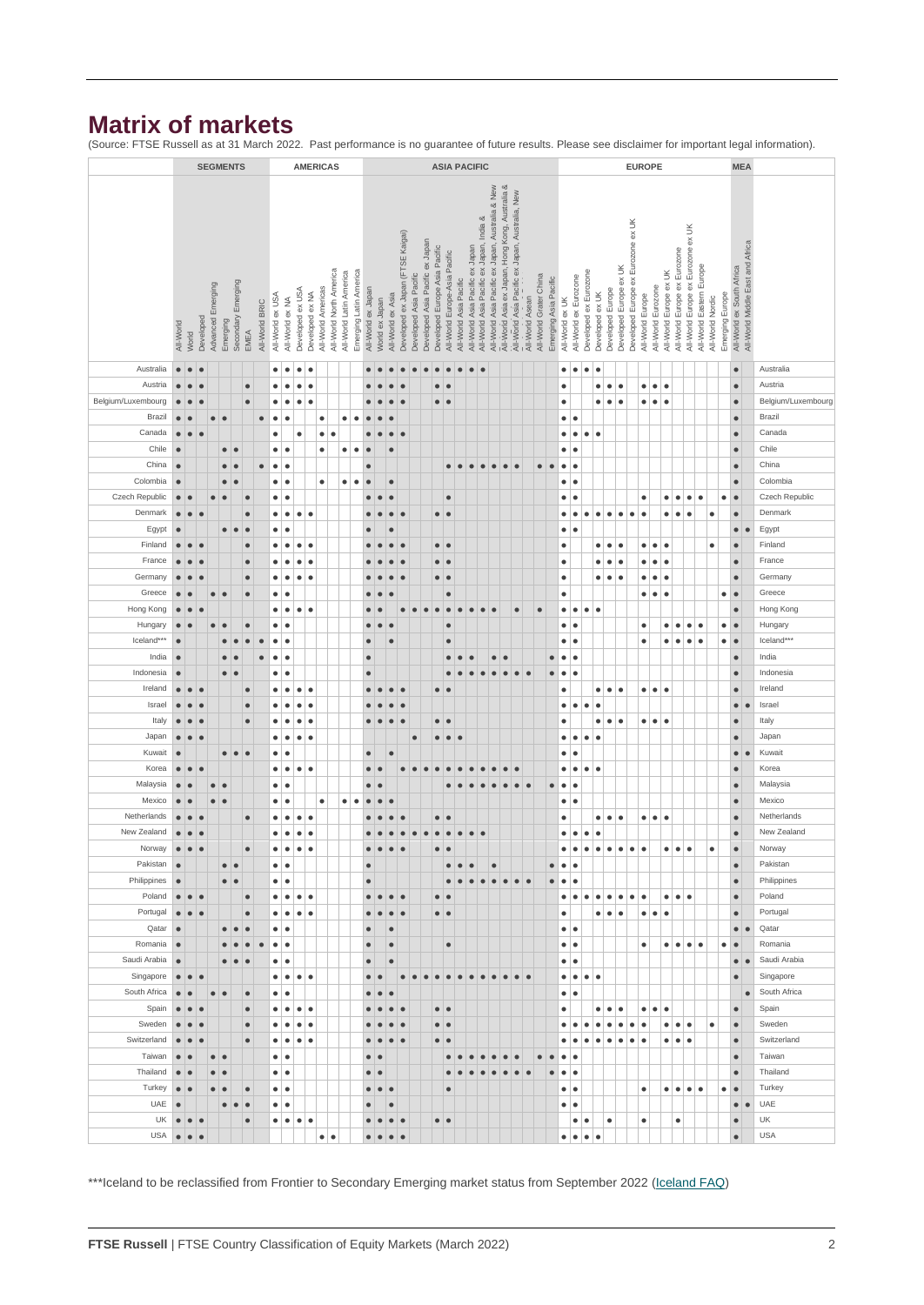### **For more information about our indices, please visit ftserussell.com.**

© 2022 London Stock Exchange Group plc and its applicable group undertakings (the "LSE Group"). The LSE Group includes (1) FTSE International Limited ("FTSE"), (2) Frank Russell Company ("Russell"), (3) FTSE Global Debt Capital Markets Inc. and FTSE Global Debt Capital Markets Limited (together, "FTSE Canada"), (4) FTSE Fixed Income Europe Limited ("FTSE FI Europe"), (5) FTSE Fixed Income LLC ("FTSE FI"), (6) The Yield Book Inc ("YB") and (7) Beyond Ratings S.A.S. ("BR"). All rights reserved.

FTSE Russell<sup>®</sup> is a trading name of FTSE, Russell, FTSE Canada, FTSE FI, FTSE FI Europe, YB and BR. "FTSE®", "Russell®", "FTSE Russell®", "FTSE4Good®", "ICB®", "The Yield Book®", "Beyond Ratings®" and all other trademarks and service marks used herein (whether registered or unregistered) are trademarks and/or service marks owned or licensed by the applicable member of the LSE Group or their respective licensors and are owned, or used under licence, by FTSE, Russell, FTSE Canada, FTSE FI, FTSE FI Europe, YB or BR. FTSE International Limited is authorised and regulated by the Financial Conduct Authority as a benchmark administrator.

All information is provided for information purposes only. All information and data contained in this publication is obtained by the LSE Group, from sources believed by it to be accurate and reliable. Because of the possibility of human and mechanical error as well as other factors, however, such information and data is provided "as is" without warranty of any kind. No member of the LSE Group nor their respective directors, officers, employees, partners or licensors make any claim, prediction, warranty or representation whatsoever, expressly or impliedly, either as to the accuracy, timeliness, completeness, merchantability of any information or of results to be obtained from the use of FTSE Russell products, including but not limited to indices, data and analytics, or the fitness or suitability of the FTSE Russell products for any particular purpose to which they might be put. Any representation of historical data accessible through FTSE Russell products is provided for information purposes only and is not a reliable indicator of future performance.

No responsibility or liability can be accepted by any member of the LSE Group nor their respective directors, officers, employees, partners or licensors for (a) any loss or damage in whole or in part caused by, resulting from, or relating to any error (negligent or otherwise) or other circumstance involved in procuring, collecting, compiling, interpreting, analysing, editing, transcribing, transmitting, communicating or delivering any such information or data or from use of this document or links to this document or (b) any direct, indirect, special, consequential or incidental damages whatsoever, even if any member of the LSE Group is advised in advance of the possibility of such damages, resulting from the use of, or inability to use, such information.

No member of the LSE Group nor their respective directors, officers, employees, partners or licensors provide investment advice and nothing in this document should be taken as constituting financial or investment advice. No member of the LSE Group nor their respective directors, officers, employees, partners or licensors make any representation regarding the advisability of investing in any asset or whether such investment creates any legal or compliance risks for the investor. A decision to invest in any such asset should not be made in reliance on any information herein. Indices cannot be invested in directly. Inclusion of an asset in an index is not a recommendation to buy, sell or hold that asset nor confirmation that any particular investor may lawfully buy, sell or hold the asset or an index containing the asset. The general information contained in this publication should not be acted upon without obtaining specific legal, tax, and investment advice from a licensed professional.

Past performance is no guarantee of future results. Charts and graphs are provided for illustrative purposes only. Index returns shown may not represent the results of the actual trading of investable assets. Certain returns shown may reflect back-tested performance. All performance presented prior to the index inception date is back-tested performance. Back-tested performance is not actual performance, but is hypothetical. The back-test calculations are based on the same methodology that was in effect when the index was officially launched. However, back-tested data may reflect the application of the index methodology with the benefit of hindsight, and the historic calculations of an index may change from month to month based on revisions to the underlying economic data used in the calculation of the index.

This document may contain forward-looking assessments. These are based upon a number of assumptions concerning future conditions that ultimately may prove to be inaccurate. Such forward-looking assessments are subject to risks and uncertainties and may be affected by various factors that may cause actual results to differ materially. No member of the LSE Group nor their licensors assume any duty to and do not undertake to update forward-looking assessments.

No part of this information may be reproduced, stored in a retrieval system or transmitted in any form or by any means, electronic, mechanical, photocopying, recording or otherwise, without prior written permission of the applicable member of the LSE Group. Use and distribution of the LSE Group data requires a licence from FTSE, Russell, FTSE Canada, FTSE FI, FTSE FI Europe, YB, BR and/or their respective licensors.